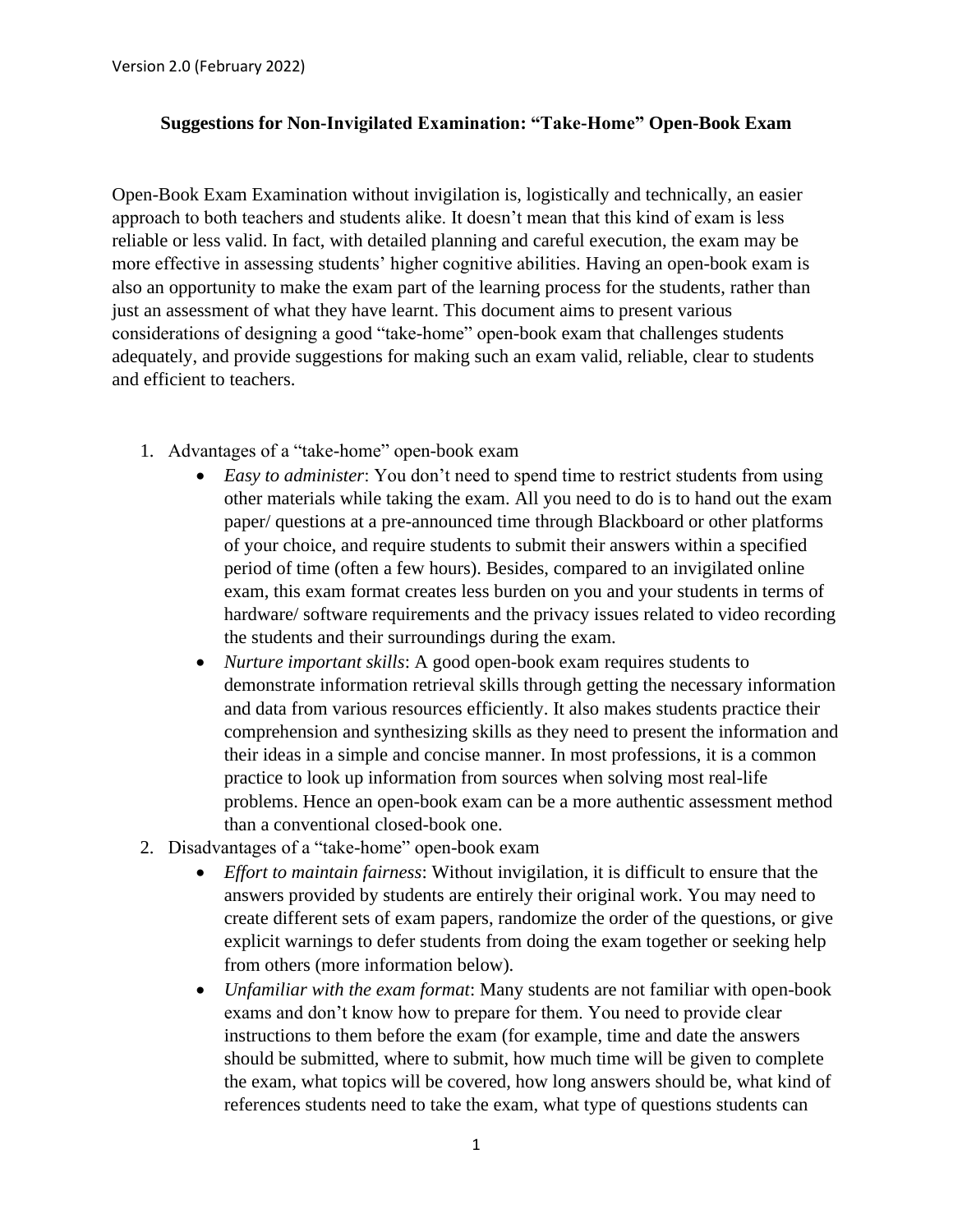expect to see in the exam, etc.). Moreover, some students are not familiar with the rules applied in open-book exams so they may violate them unintentionally. Explain to them what behaviors are allowed and what are not and what consequences they will face if rules are broken (more information below).

- 3. Considerations for designing an open-book exam
	- Prepare questions of which answers cannot be copied straight from the web or book.
	- Design questions that require students to locate, apply and analyze what they learned instead of asking them to retrieve information.
	- Apart from knowledge application (e.g. providing a solution, doing calculations), place the focus on explaining as well (e.g. how they come up with the solution) to test student's understanding of the topics.
- 4. Some ideas for open-book exam questions
	- *Real-world scenarios and cases*: Ask students to critique recent events with reference to theories and related events/ cases discussed in the subject.
	- *Problems*: Demonstrate problems that require students to analyze and evaluate what are at stakes, apply knowledge to solve them with references to academic sources such as journal articles and publications. Ask students to provide creative solutions and explain their answers.
	- *Data interpretation*: Provide quantitative and/ or qualitative data and ask students to analyze and interpret it. Invite them to discuss their observations and implications.
	- *Challenging questions*: Ask students to compare or even evaluate concepts/ ideas/ theories and argue which one is the better/strongest, and explain their rationales.
- 5. Considerations for delivering an open-book exam to ensure fairness
	- Make it clear to students that it is an exam and the answers attempted should be their own work without help from others. Explain to them what actions will be considered as "cheating" (e.g. discussing exam questions and answers, posting answers on a forum, impersonation fraud, etc.) and what penalties will be imposed if they don't comply with the rules (more guidelines can be found [here\)](https://www.cuhk.edu.hk/policy/academichonesty/Eng_htm_files_(2013-14)/p06.htm).
	- Consider requiring students to sign an Academic Honor Code, a statement addressing issues like cheating and plagiarism in which participants pledge to adhere to, or a self-declaration form like [this](https://www.cuhk.edu.hk/policy/academichonesty/Eng_htm_files_(2013-14)/p10.htm) to deter students from cheating.
	- Ask students to submit their answers through [VeriGuide](https://academic2.veriguide.org/portalcuhk/) for plagiarism check.
	- Consider randomizing the order of the questions/ answers to further minimize the chance of cheating. If you use Blackboard to deliver the test, you may learn more about the feature [here.](https://help.blackboard.com/Learn/Instructor/Tests_Pools_Surveys/Test_and_Survey_Options#ultra_randomize_questions)
	- Consider developing more than one set of exam papers and distribute them to students randomly. Inform students that they will be given different exam papers to minimize their incentives to cheat.